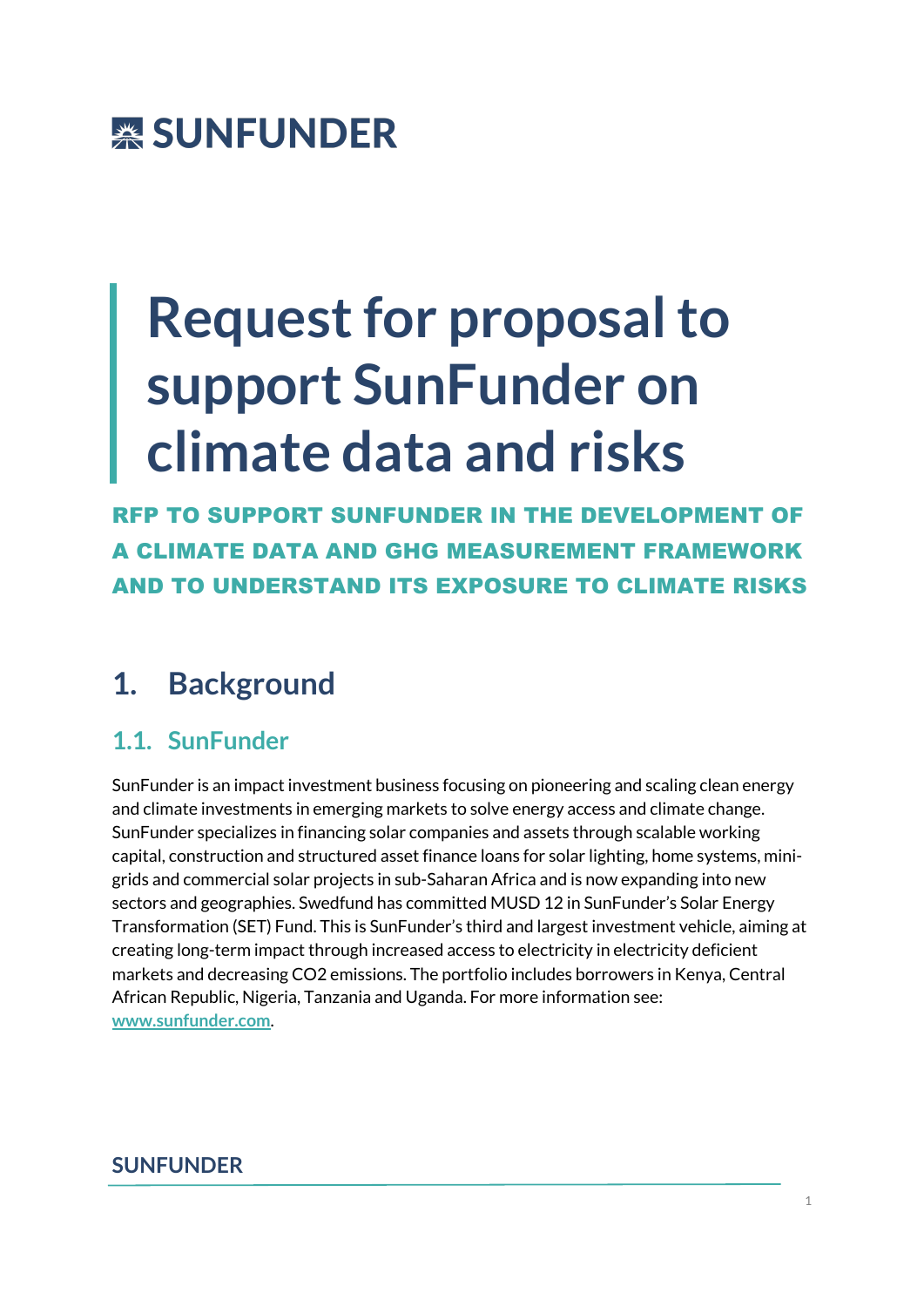

## **1.2. Swedfund International AB**

Swedfund invested in SunFunder's SET Fund in August 2020. Swedfund International is the Swedish state-owned Development Finance Institution (DFI). Swedfund's goal and mission is to support the elimination of poverty by creating sustainable business in some of the world's most promising growth markets. Three pillars underpin this mission: impact on society, sustainability and financial viability.

Swedfund is supporting SunFunder in this assignment.

# **2. Description of the Assignment**

## **2.1. Purpose of the Assignment**

As part of Swedfund's investment, an Environmental, Social and Governance Action Plan was developed for SunFunder. An item was included in the ESG Action Plan to calculate the emissions of the Fund Manager in order to further improve SunFunder's work as a climate investor and accurately report on its own climate footprint. Through the implementation of the ESG Action Plan, SunFunder has identified additional areas for validation and potential further improvement, as it expands as a climate investor with a commitment to pursue best-inclass monitoring, reporting and corporate (as well as investment) action on climate change.

The main objectives of the assignment are to:

1. **Understand and measure SunFunder's climate footprint**(scopes 1, 2, 3) and develop a "climate footprint tool" to enable SunFunder to continue to measure this for subsequent monitoring periods. For Scope 3 emissions, the tool will incorporate the underlying investees' climate footprints (scopes 1, 2 and 3) and identify SunFunder's attributable share of those emissions.

The methodology and tool shall be adaptable to all countries in Sub-Saharan Africa and up to 20 countries in Asia, MENA and Latin America, to be specified. Any external data inputs will be agreed and specified to enable future updates.

Where relevant, the procedure for calculating emissions should consider ownership/shareholding structures and attribution, geographical location, technology lifetime, installed capacity, annual or monthly generation, total cost per project, total proceeds allocated to projects by fund.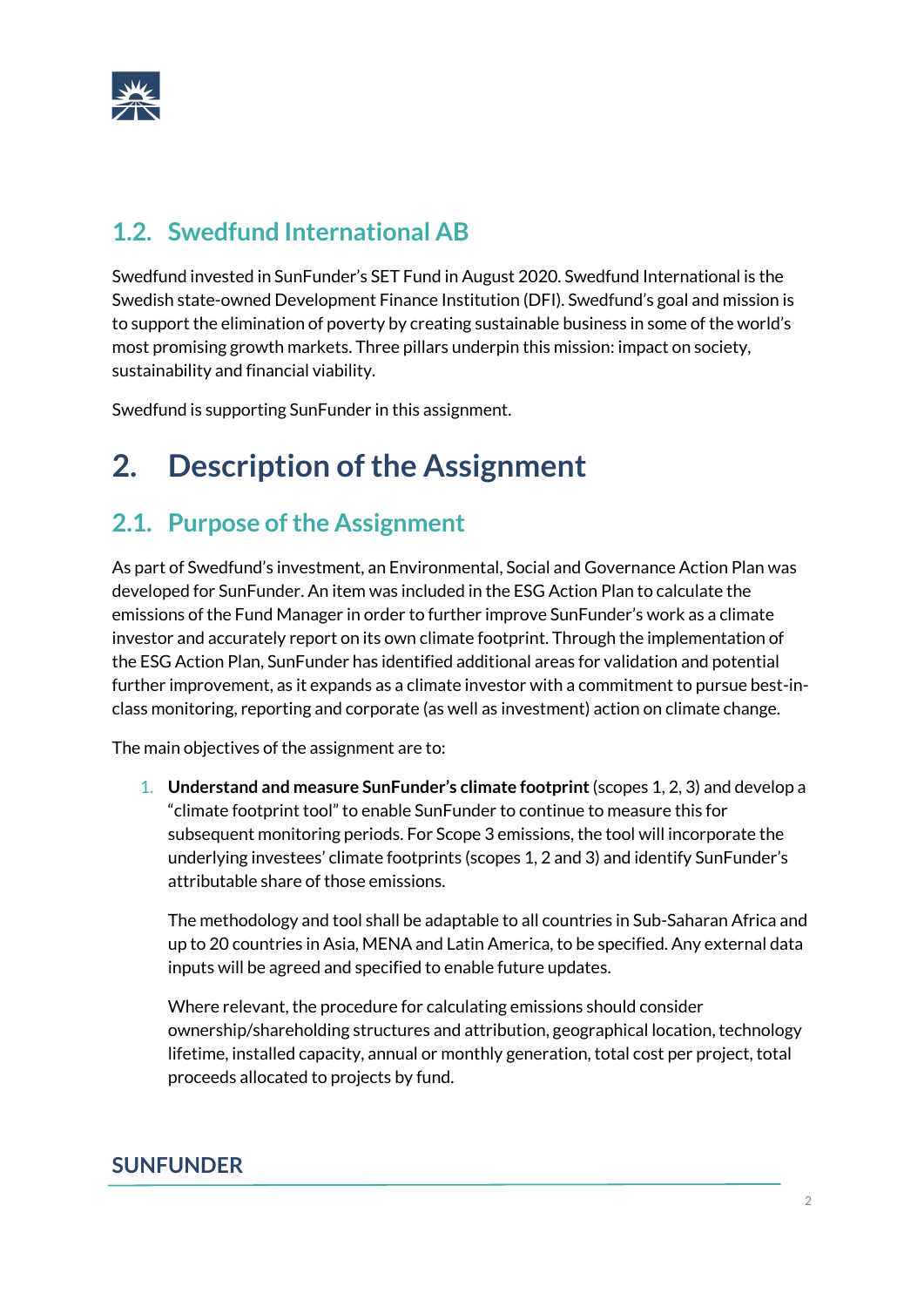

In addition to developing a standard procedure, the scope will include developing input data sheets/tools that SunFunder can readily share at the investee level. This means that the input data sheets would have already included potential emission sources relevant to each type of investee.

- 2. **Review SunFunder's methodology** for forecasting and measuring its investee portfolio's positive climate impact, overall and attributable to the investment, including both mitigation (avoided GHG emissions) and adaptation, providing recommendations at a sectoral level for improvements and incorporating them in the climate footprint tool. Note that this should be a separate function of the tool and the avoided emissions are not to be aggregated with the actual GHG emissions from the portfolio.
- 3. **Perform a preliminary mapping of climate risks** and opportunities (R&O) which could affect SunFunder's activities in the coming years in line with the Task Force on Climate-related Financial Disclosures (TCFD), looking at physical and transition risks (e.g. regulation, technology, market, reputation, etc.). This will include an assessment of potential physical risks hotspots that SunFunder's borrowers may be exposed to based on the location, sector and vulnerability of the operations as well as potential regulatory or market risks.

The consultant shall help SunFunder incorporate the assessment of exposure to climate risks in the ESG Due Diligence form to integrate climate risk as part of the investment decisions.

- 4. **Produce a climate action plan** (including identifying quick wins to reduce SunFunder's carbon footprint) for SunFunder for the short, medium and long term. The climate action plan shall be based on the results of the climate footprint exercise and mapping of climate risks and opportunities. It will also include how SunFunder could best advise and guide its investees on improving their own carbon footprints.
- 5. **Present the findings** on SunFunder's climate footprint and climate action plan to its team, including as relevant its Leadership Team and Climate Task Force.

By "sectoral level" we refer to an in-depth understanding of the climate mitigation and adaptation impacts of activities in SunFunder's specific clean energy and climate investment sectors, including off-grid solar, mini-grids, agri-solar, C&I solar, telco ESCO projects, energy efficiency and e-mobility.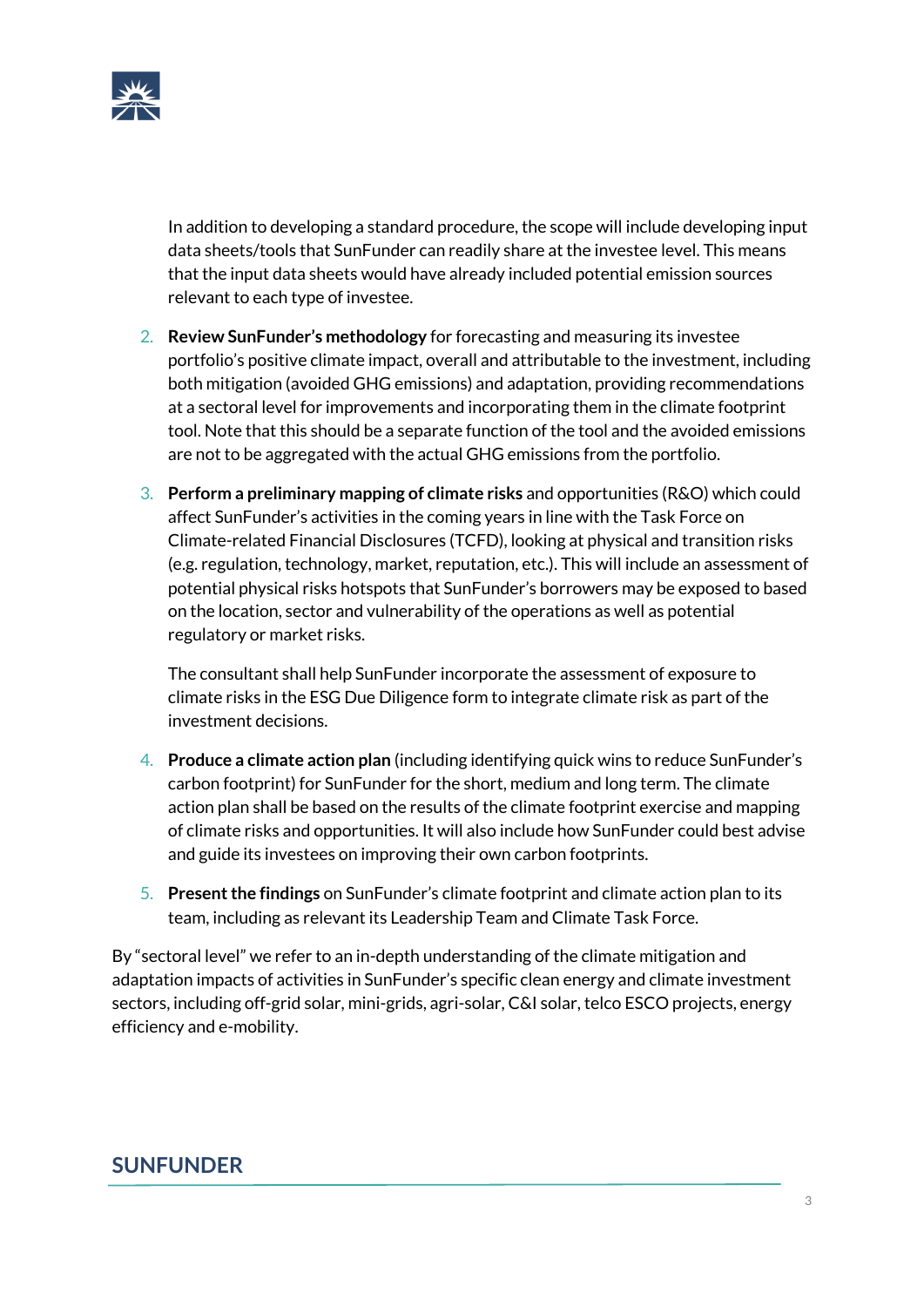

The assignment shall be started as soon as possible and carried out during a 6-month period where timeframes for individual actions will be further agreed with SunFunder.

# **2.2. Applicable standards**

As a minimum, it is expected that the scope of work will be undertaken in alignment with the following standards:

- Greenhouse Gas Protocol, World Resources Institute;
- Global GHG Accounting & Reporting Standard, Partnership for Carbon Accounting Financials (PCAF);
- International Financial Institutions Guideline for a Harmonised Approach to Greenhouse Gas Accounting, UNFCCC;
- Taskforce for Climate-related Financial Disclosures;
- SBTi methodology;
- CDP climate standards;
- GRI and SASB standards.

## **2.3. Available information**

The consultant/team will have access to

- SunFunder's ESG and Impact policy and procedures;
- SunFunder's existing avoided emissions data and forecasts;
- Information on the portfolio companies;
- Swedfund's ESG Due Diligence analysis (ESG PM) on SunFunder;
- Interviews with SunFunder and key individuals.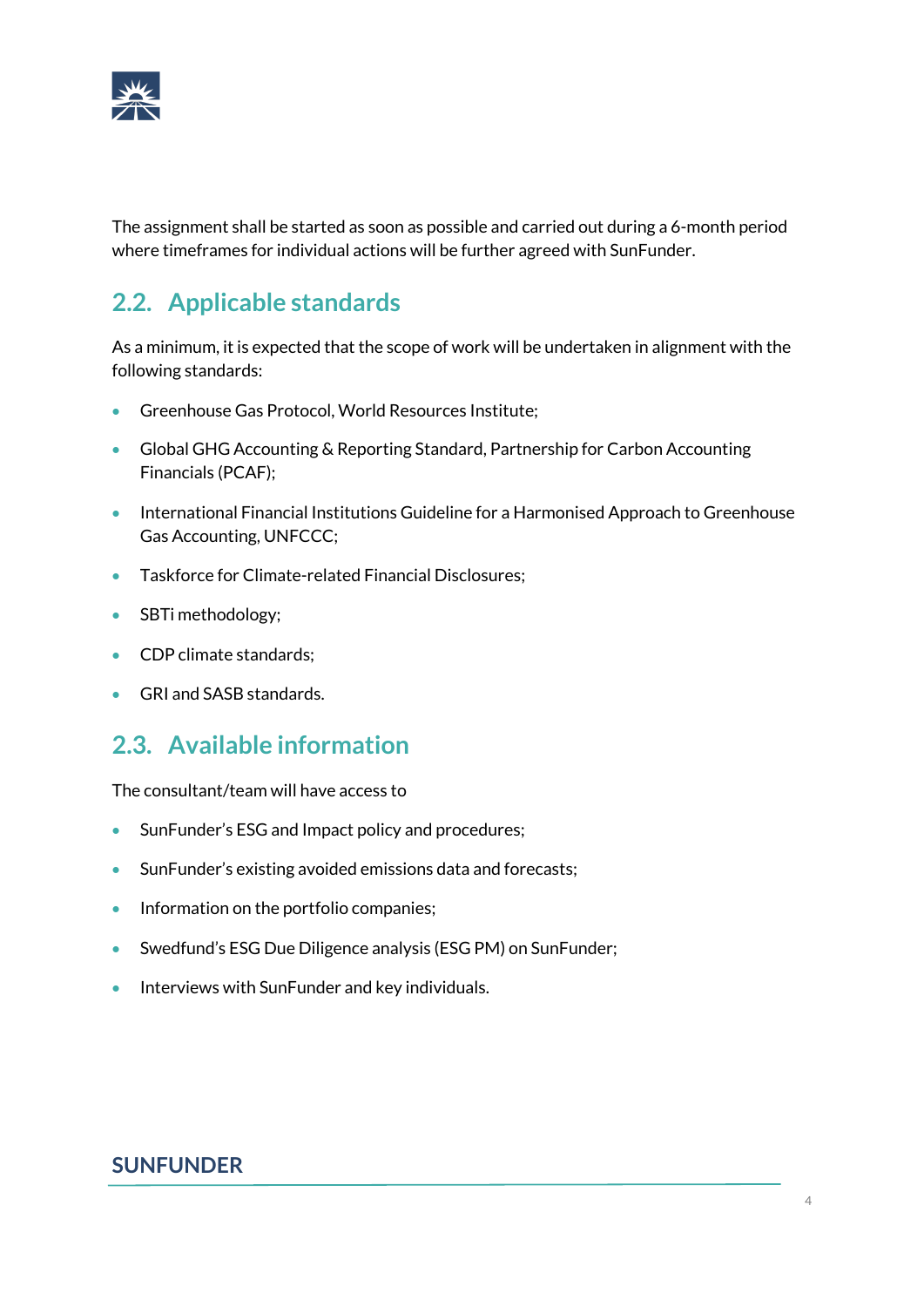

## **2.4. Deliverables**

- 1. Climate footprint tool, including SunFunder's own (Scope 1-3) and its portfolio companies' emissions (Scope 1-3). The tool should be designed such that SunFunder is able to update this annually without support;
- 2. A review of the impact forecasting methodology for the new funds and existing results for the investment portfolio;
- 3. Input data sheet/tools to be shared with investee companies for data collection;
- 4. Methodology document and user guide accompanying the climate footprint tool, including a full description of assumptions, data sources and required inputs;
- 5. Climate risk and opportunities mapping and analysis summary report of findings;
- 6. Climate action plan;
- 7. Half day training to SunFunder staff that will be using the climate footprint tool;
- 8. Full day training to SunFunder staff/Climate Taskforce on findings and outcomes from the climate footprint and the climate risk assessment, as well as on the implementation of the climate action plan;
- 9. Training materials.

# **3. Consultancy Profile and the Offer**

The consultant or/and consultancy firm shall have documented experiences in the following areas:

- Track record of previous research/evaluations of GHG emissions calculations, GHG budgeting and scenario analysis, climate risk assessments in the renewable and off-grid solar sector funds and preferably in developing country contexts;
- Expertise in climate calculations and risk assessments for funds (preferably debt funds) and underlying portfolios;
- Applicable local and national regulations concerning the above issues;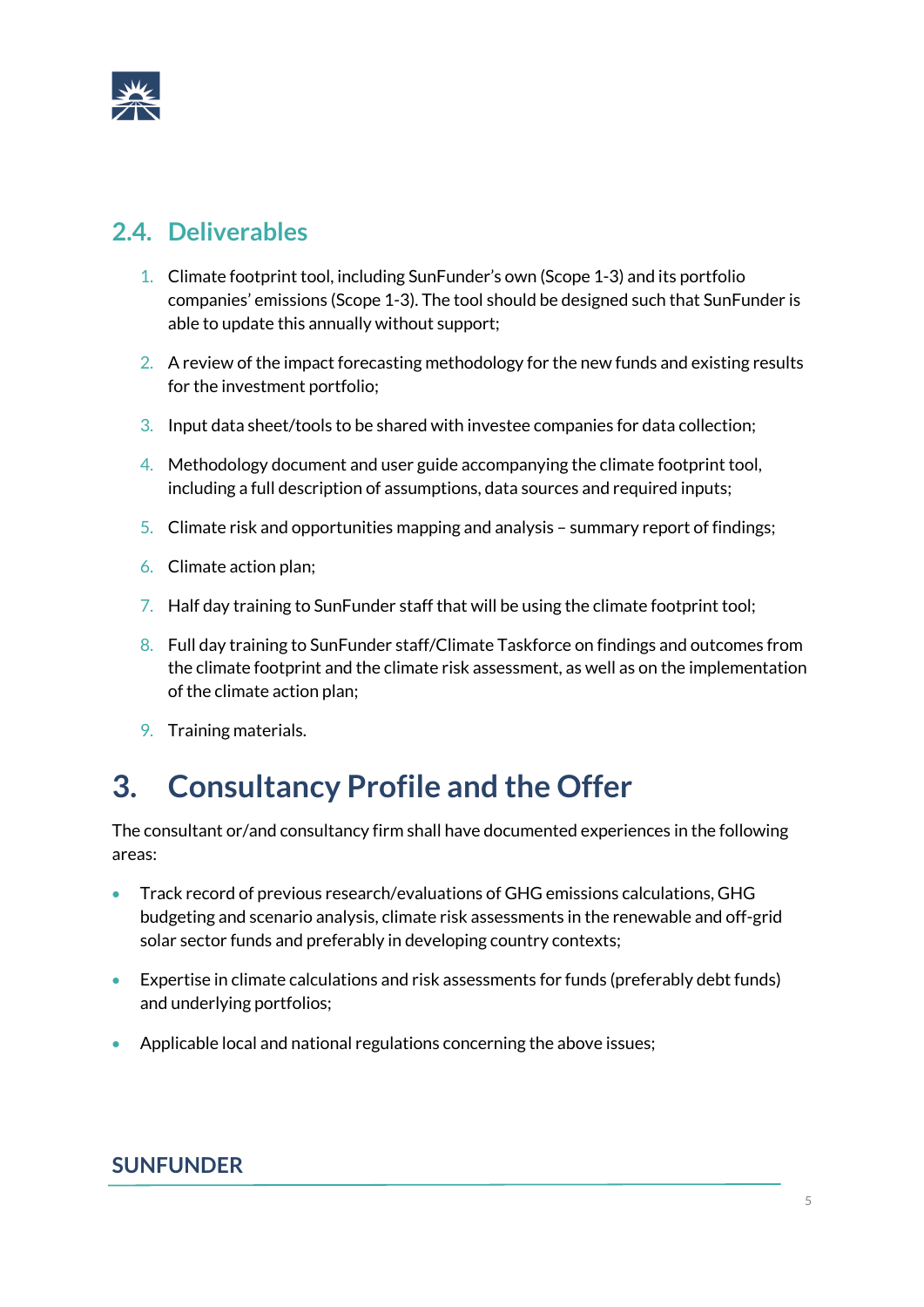

- Expertise in international climate frameworks and standards, including the GHG Protocol, PCAF methodology and TCFD;
- Local knowledge and expertise.

The offer shall include:

- Estimated total cost for the project including travel expenses etc.;
- Estimated number of hours/days and cost for the individual actions in the assignment;
- Outline of the methodology that will be used; expected roles and responsibilities between the consultant and/or consultancy firm and SunFunder; and tentative plan with milestones for implementing the individual actions;
- Team of consultants expected to participate in the assignment, if applicable;
- CVs for the consultant and/or team of consultants outlining relevant expertise, experience and training;
- List of reference projects relevant for this assignment.

All costs should be stated in USD and the offer shall be valid for 2 months.

The offer should be sent electronically to: **nico@sunfunder.com** and **corinna.hornwall@swedfund.se** as soon as possible but not later than **17:00 CET on 1 July 2022**.

# **4. Evaluation criteria**

The offers will be evaluated both qualitatively and by price as follows:

- Methodology, approach and overall plan for the assignment;
- Relevant prior experience/references; and
- Costs including fees, travel and other expenses.

# **5. Questions**

Questions will be answered by Nico Tyabji at **nico@sunfunder.com**.